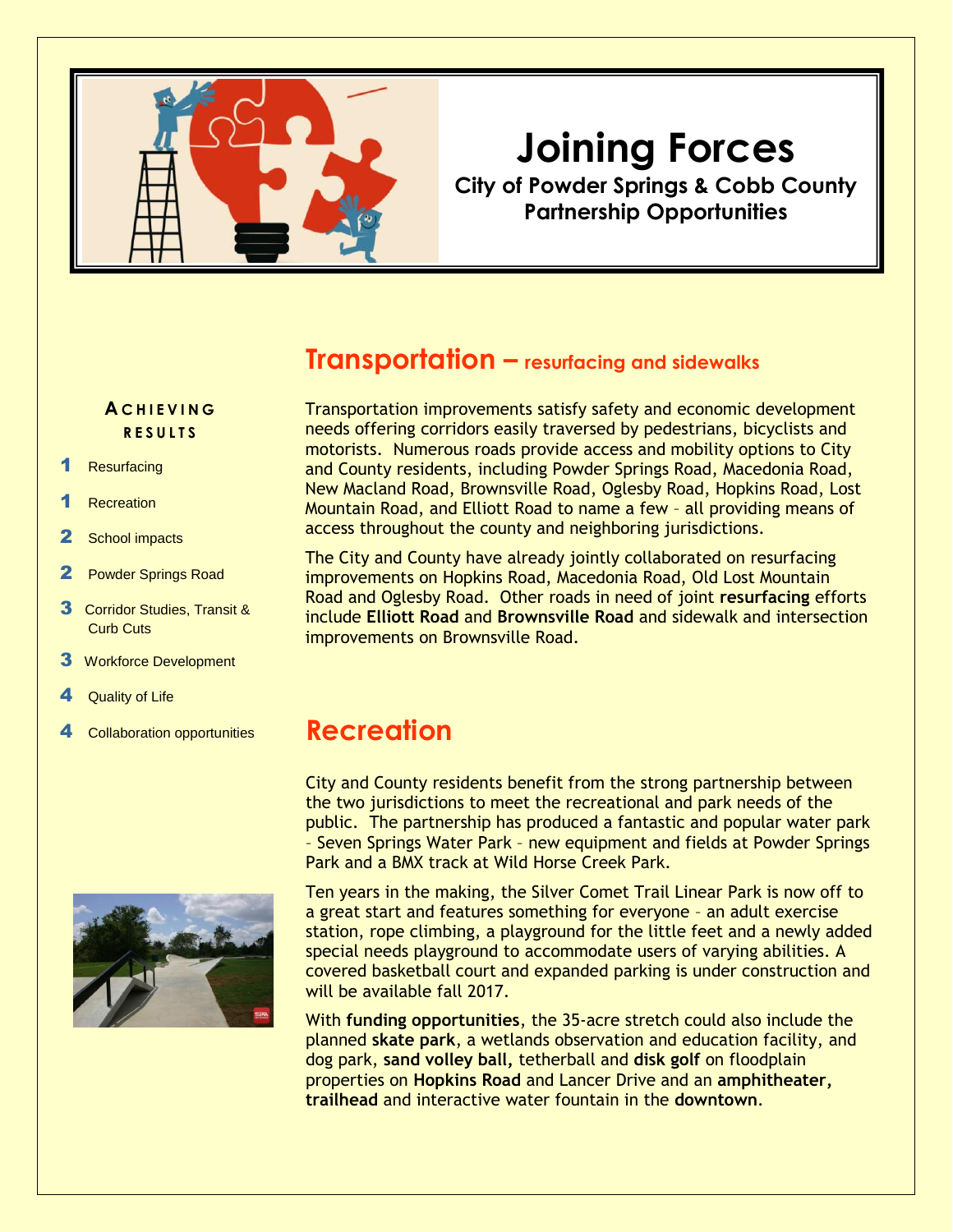





Boys & Girls Clubs *"Great Futures Start Here"*

## **School impacts**

How can we positively impact our schools? By helping children grow up to be healthy, responsible, caring citizens. In addition to parental support, it is important for young people to experience support from nonparent adults, their schools and their community. GIPS 'n' GAPS is a volunteer group consisting of school, church and community representatives created to encourage and motivate young people to do great things, help them resist negative peer pressure, learn how to resolve conflicts, develop a positive identity and provide them an opportunity to experience positive support from the community through lessons or practice in physical and creative activities and community service. The new summer camp begins June 2017.

Another effort underway is locating a **Boys and Girls Club** to the City of Powder Springs. Boys and Girls Clubs seek to ensure that all kids, especially those who need us most, have a positive and enriching experience when the school bell rings, putting them on a path to success. There are over 5,000 students in the area schools who could benefit from this program. Each of our schools has more than 50% of its student population eligible for free and reduced lunch. The poverty rate is 18.7% and single parent homes represent over 24% of the families whose children would be served. The City has submitted an application to the **CDBG** program to participate in a **pre-award** with Cobb County to acquire the land and construct the facility. A potential location exists on Austell Powder Springs Road with good visibility and easy pedestrian access.



*Powder Springs Road Improvements*

#### **Transportation – Powder Springs Road corridor**

Chief among planned joint projects is the **Powder Springs Road** corridor. At its intersection with Flint Hill, Pinegrove Road and Deercreek Drive, Powder Springs Road suffers from poor visibility, high speeds and unsafe turning movements. The County is in the process of acquiring **right of way** at the intersection of Powder Springs Road and **Deercreek** Drive in order to improve visibility limitations. Additionally, a major intersection **realignment** of **Flint Hill Road and Pinegrove Road** will eliminate **dangerous** sight limitations and have an added benefit of **creating** a commercial **development node** resulting from the realignment.

Additionally, Powder Springs Road is a major entry into the City and would benefit from **collaborative land use and zoning changes** and **design standards** to facilitate economic opportunities and improve aesthetics.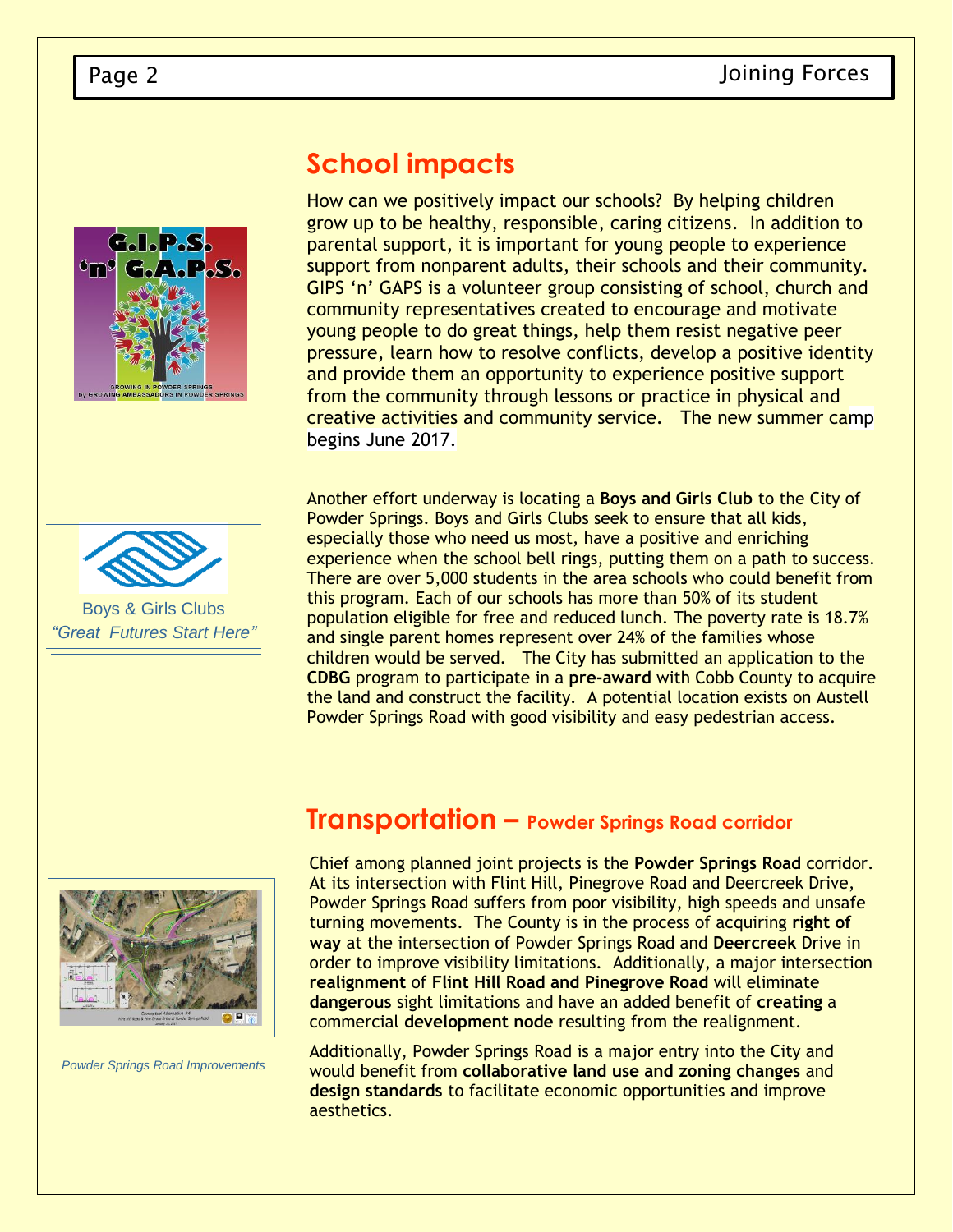## **Corridor Studies, Transit & Curb Cuts**

The City of Powder Springs has unique access to areas throughout the County and to neighboring jurisdictions, probably more than any other city in the County. Major County roads carry travelers to state highways and interstates – with **Powder Springs Road** and **Austell Powder Springs Road** being two key **corridors** both as major travel corridors and as major entrances into the City. The City and County have an interest in ensuring safety for travelers on these roads as well as developing or restoring their economic viability and aesthetics. To that end, a collaborative **enterprise zone** has been developed by the County, the City and the City of Austell. Similarly, Cobb County and the City have expressed commitment to improving the **design standards** on Powder Springs and examining appropriate **land uses** and **annexation** opportunities along both Powder Springs and Austell Powder Springs Road. An application has been submitted to the Atlanta Regional Commission for **corridor study dollars** for both roads.

The **Flex Bus** is very popular with local residents and the City frequently receives requests for expanded stops. **Additional stops**  could add riders to the County's transit service routes. Economic development on **US 278** within Powder Springs and Cobb County has been impacted by the inability to receive **curb cuts**. The Georgia **DOT** purchased access rights when the road improvements were completed but have recently indicated support for **limited access**  at a few locations as well as **signalized intersection** at 278 and Sweetwater Landing and at 278 at the Paulding County line just east of Silverbrooke Drive and Elliott Road. DOT requires **traffic study d**ata and other supporting documents for the **permit.**

#### **Workforce development**

With 98% of the workforce leaving the City each day, the City is actively pursuing opportunities to locate more **commercial** development in this area of the county. **Workforce** development is a key objective of these efforts. The Development Authority of Powder Springs and its marketing consultant are soliciting **target industries** identified in the business needs assessment as both **job creators** and more likely to succeed. **Key commercial nodes** and areas appropriate for **annexation** have been identified in the Comprehensive Plan Update, and the Downtown Development Authority is busy at work implementing key aspects of the Livable Centers Initiative recommendations for **revdevelopment** of the downtown. Similarly the Business Ambassadors are working with the **State**, **local businesses** and **McEachern High School** to implement the **Great Promise Partnership**. Each of these programs depends on access to viable transportation alternatives.

*"A well trained workforce is essential for economic growth." - Mike Beatty, Pres/CEO – Great Promise Partnership, Inc.*